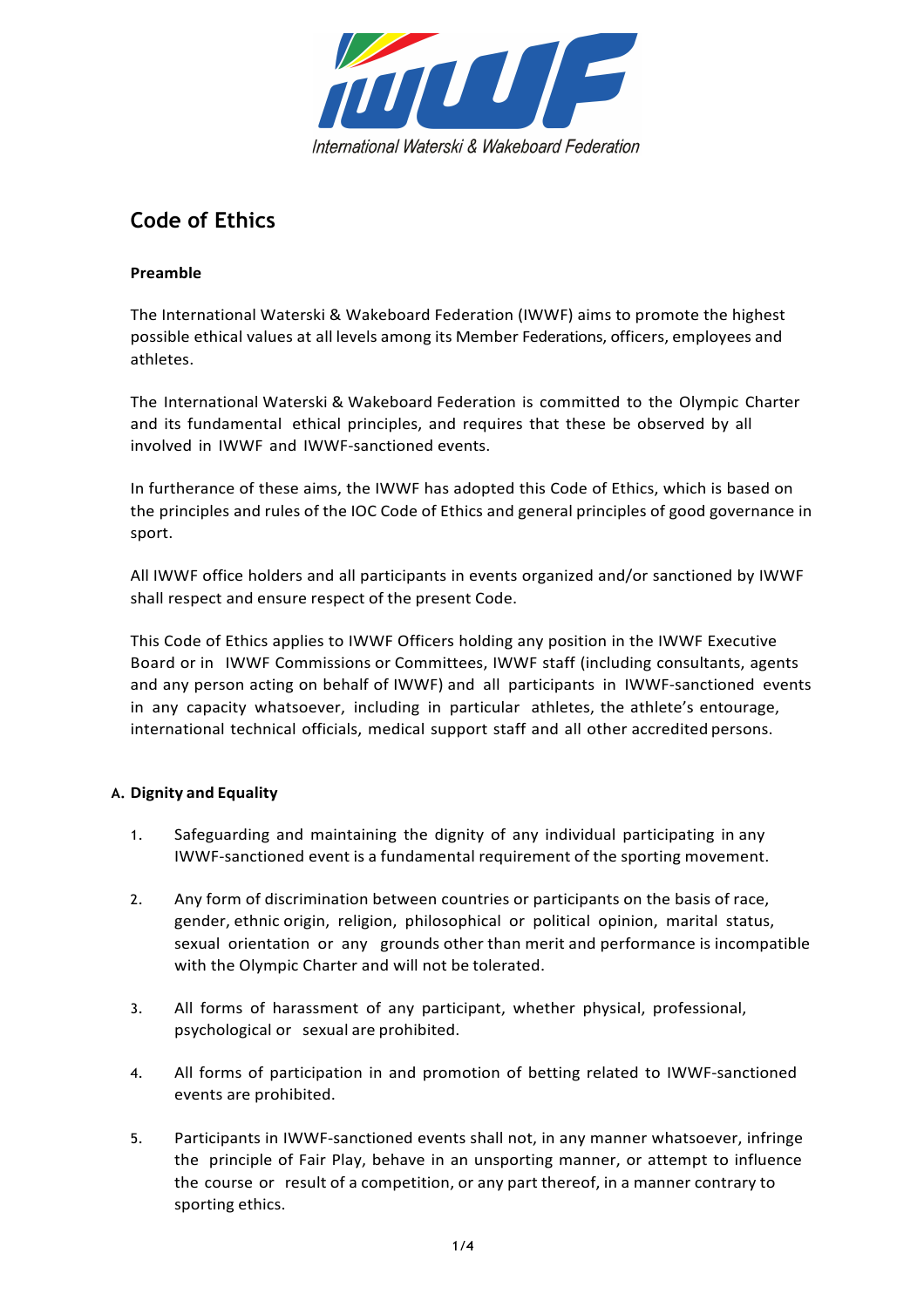

International Waterski & Wakeboard Federation

6. All participants, and IWWF Officers and staff in particular shall uphold the good name of the IWWF, and shall use due care and diligence in fulfilling their mission.

#### **B. Integrity**

- 1. All IWWF participants shall act in accordance with the highest standards of integrity. When representing IWWF, they shall be impartial and refrain from defending the specific interests of their own country or discipline.
- 2. IWWF officers and staff and their representatives shall not, directly or indirectly, solicit, accept or offer any form of remuneration or commission, nor any concealed benefit or service of any nature, connected with the award or organization of IWWF-sanctioned events.
- 3. Only gifts of nominal value, in accordance with prevailing local customs, may be given or accepted by IWWF officers and staff or their representatives, as a mark of respect or friendship. Any other gift must be passed on to the organization of which the beneficiary is a member.
- 4. IWWF Officers and staff and the persons accompanying them shall observe such local diplomatic conventions as are necessary for politeness, but may only accept such hospitality (accommodation, meals, entertainment, etc.) as can reasonably be seen to be necessary for the comfortable accomplishment of their duties and the creation of a good working atmosphere with partners. Any offers of excessively lavish hospitality shall be reported immediately to the IWWF Ethics Commission.
- 5. Doping is strictly prohibited. The provisions against doping in the current World Anti-Doping Code shall be completely observed and duly executed.
- 6. IWWF officers and staff, their agents or their representatives shall refrain from involvement with firms or persons whose activity or reputation is inconsistent with the principles set out in the present Code.

## **C. Conflict of Interest**

- 1. IWWF elected or appointed officers and staff with decision-making power shall respect the following rules concerning Conflicts of Interests.
- 2. Definition: A "possible conflict of interest" is any situation in which a person's judgments or decisions on matters affecting IWWF might be influenced by relations that person has (or is on the point of having) with other persons or organizations that might be affected (positively or negatively) by his/her judgments or decisions.
- 3. The conflict of interests becomes "real" when the person is to reveal the potential for conflict and then expresses an opinion or makes a decision in favor of, or against, the person or organization concerned, or accepts any benefit from that person or organization.
- 4. Conflicts of interest may arise as a result of direct personal relations, or indirectly,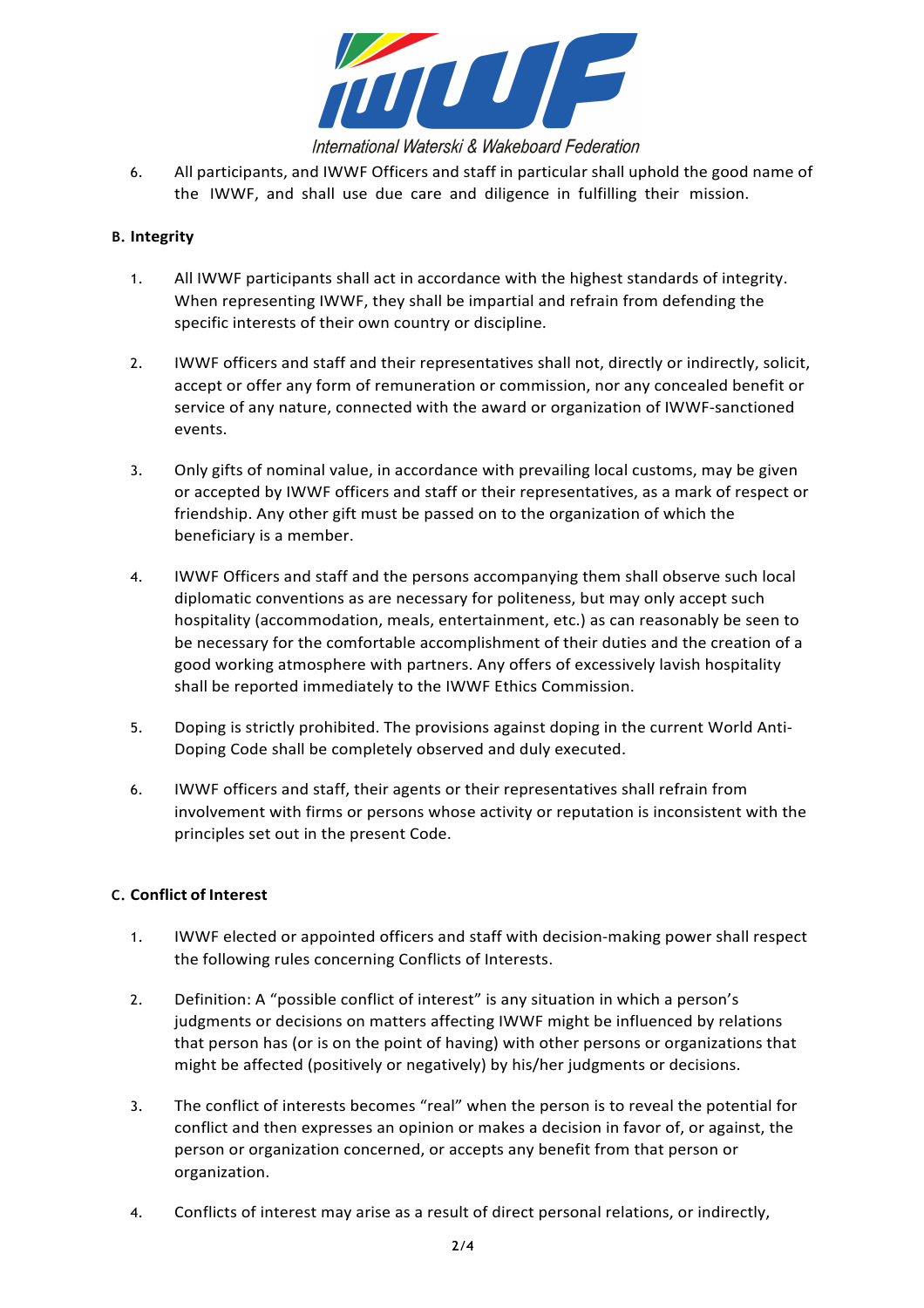

International Waterski & Wakeboard Federation

through the interests of a closely related third person (parent, spouse, partner, dependent etc.).

5. Types of Interest: Typical circumstances in which conflicts of interest arise are involvement with suppliers, sponsors, professional advisers, event organizers and contracting parties (shareholdings, payments, hospitality, gifts or other benefits).

#### **C. Good governance**

- **1.** The basic universal principles of good governance of the sports movement, in particular transparency, responsibility and accountability, must be respected.
- **2.** The income and expenditure of IWWF shall be recorded in its accounts, which must be maintained in accordance with generally accepted accounting principles. If required by members an independent auditor will check these accounts.
- **3.** IWWF recognizes the significant contribution that broadcasters, sponsors, partners and other supporters of sports events make to the development and prestige of IWWFsanctioned events throughout the world. However, such support must be in a form consistent with the rules of sport and the principles defined in the IWWF rules and the present Code. They must not interfere in the running of sports.

#### **D. Sustainability**

**1.** IWWF, its member associations, officers and staff, shall at all times act as stewards of the environment, having in mind their duty to conserve the natural world for future generations. At all IWWF-sanctioned events, they shall endeavour to minimize the use of non-renewable resources and apply the highest standards of environmental protection, including provision for recycling of all used materials.

## **E. Confidentiality**

- 1. IWWF, IWWF member federations, officers and staff shall not disclose information entrusted to them in confidence.
- 2. Disclosure of other information shall not be for personal gain or benefit, nor be undertaken maliciously to damage the reputation of any person or organisation.

## **F. Implementation / Ethics Commission**

- 1. IWWF shall do whatever is reasonably required to ensure that the principles and rules of IWWF and the present Code are applied.
- 2. The IWWF member federations, officers and staff shall inform the IWWF President or CEO of any breach of the present Code, with a view to an investigation and possible disciplinary action by the IWWF.